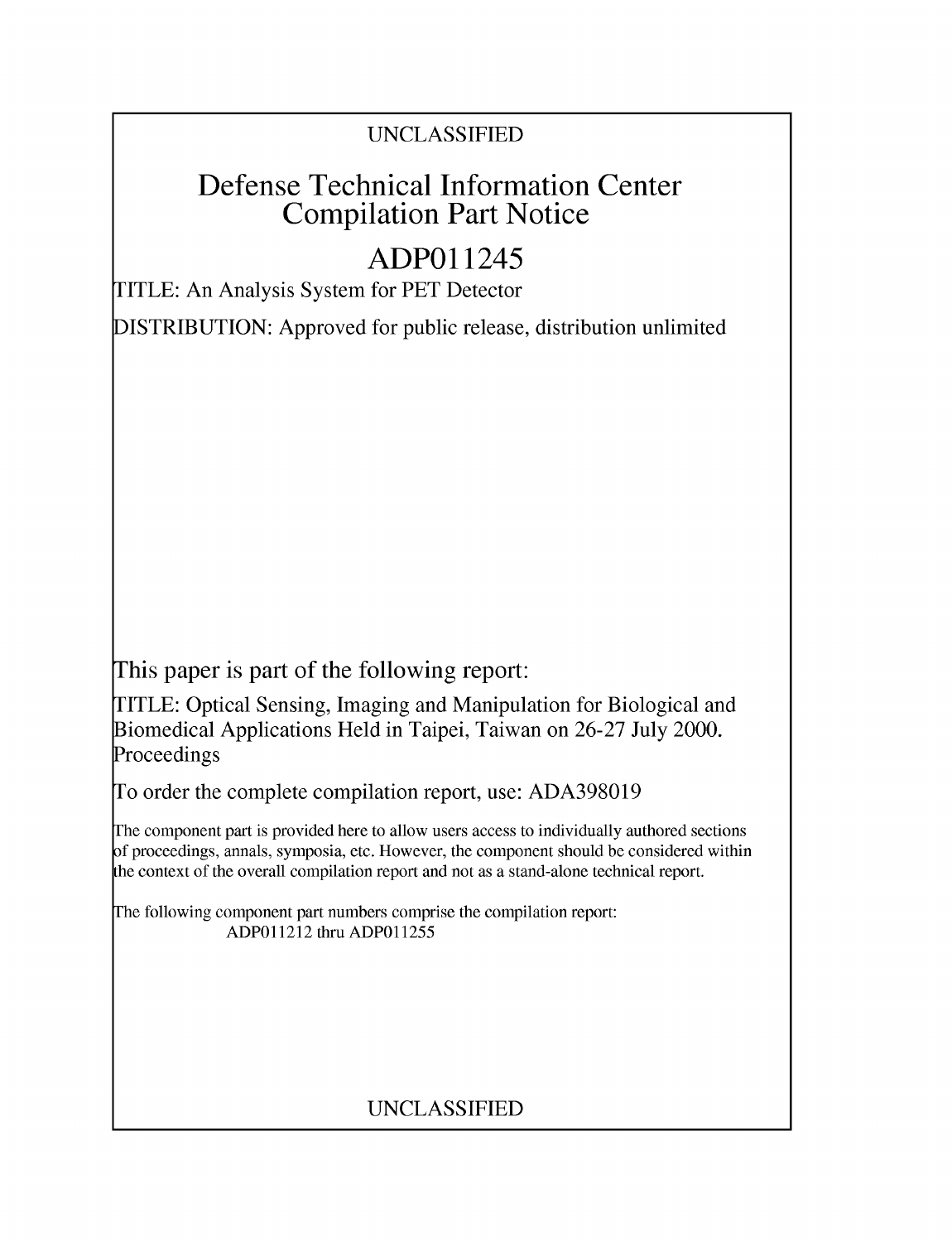## An analysis system for PET detector

### Hong-Chih Liu, Hsing-Ching Liang

### Institute of Nuclear Energy Research, P. **0.** Box 3-4, Lung-Tan, Taiwan, Republic of China

#### ABSTRACT

The ASR-PET detector is designed by coupling a  $7\times 8$  array of BGO scintillation crystals to a PSPMT (Position Sensitive Photo-Multiplier Tube). Reflectors between the crystals confine the light from a gamma ray interaction and control the distribution of light to the PSPMT. The output signals of the PSPMT are used to identify the crystal of scintillation and the energy being released from the gamma ray interaction.

The subject of this study is to generate a LUT (Lookup Table) from the position response distribution of the block detector and to analyze the PHS (Pulse Height Spectrum) of each crystal. By combining the image-processing and neural network data fitting techniques, this system gives a flexible, user-friendly and powerful approach to perform the analysis with satisfactory accuracy.

Keywords: PET, Block detector.

#### 1. **INTRODUCTION**

In most PET system, BGO block detectors<sup>1.6</sup> are used to detect coincident 511Kev gamma rays resulting from positron annihilations. In the ASR-PET (designed by the Institute of Nuclear Energy Research, Taiwan, Republic of China), each BGO block detector module consists of a 7 **x** 8 BGO array coupled to the compact PSPMT (Position Sensitive Photo-Multiplier Tube). Reflectors between the crystals confine the light from a gamma ray interaction and control the distribution of light to the PSPMT. The PSPMT output signals are decoded into transaxial  $(x)$  and axial  $(y)$  position information. The summation of the PSPMT output signals is transformed into energy information.

The subject of this study is to generate a LUT (Lookup Table) from the position response distribution of the block detector and to analyze the PHS (Pulse Height Spectrum) of each crystal. The ASR-PET block detector and data acquisition system is briefly described in section 2, while the detail of LUT and PHA algorithms are presented in section 3 and 4. A conclusion is given in section 5.

#### 2. THE ASR-PET BLOCK DETECTORS **AND DATA ACQUISITION** SYSTEM

The ASR-PET block detector module consists of a  $7 \times 8$  BGO array coupled to the compact PSPMT (Hamamatsu R5900-00-C8) as shown in Figure 1. The dimensions of each BGO crystal are 2.6 mm in width, 2.6 mm in height and 25 mm in depth. Crystals are painted with reflection material and closely packed. Reflectors between the crystals confine the light from a gamma ray interaction and control the distribution of light to the PSPMT. The PSPMT has metal channel dynodes and 8 cross plate anodes (4 for X dimension and 4 for Y dimension). These anodes output signals can be used to determine the location of the scintillation event. The total summation of these anode signals can also provide information of the energy of the scintillation event.

The hardware used for data acquisition is shown in Figure 2. The signals from 8 anodes of PSPMT are independently amplified through preamplifiers (LeCroy 612AM Fast Preamplifier) and offset-compensated by Fan-in/Fan-out modules (LeCroy 428F Linear Fan-in/Fan-out). The sum of these eight PMT signals is filtered (ORTEC 474 Timing Filter Amplifier), threshold (LeCroy 4608C Discriminator) and gated (LeCroy 222 Gate Generator) before it can be sent to trigger the ADC module. A delay device is inserted between each output of the preamplifier and the input of the charge integrating ADC to compensate the timing delay introduced by the trigger module. The digitized signals captured by the ADC (LeCroy 4300 Fast Encoding/Readout ADC) are recorded and further processed by LUT and PHS analysis programs.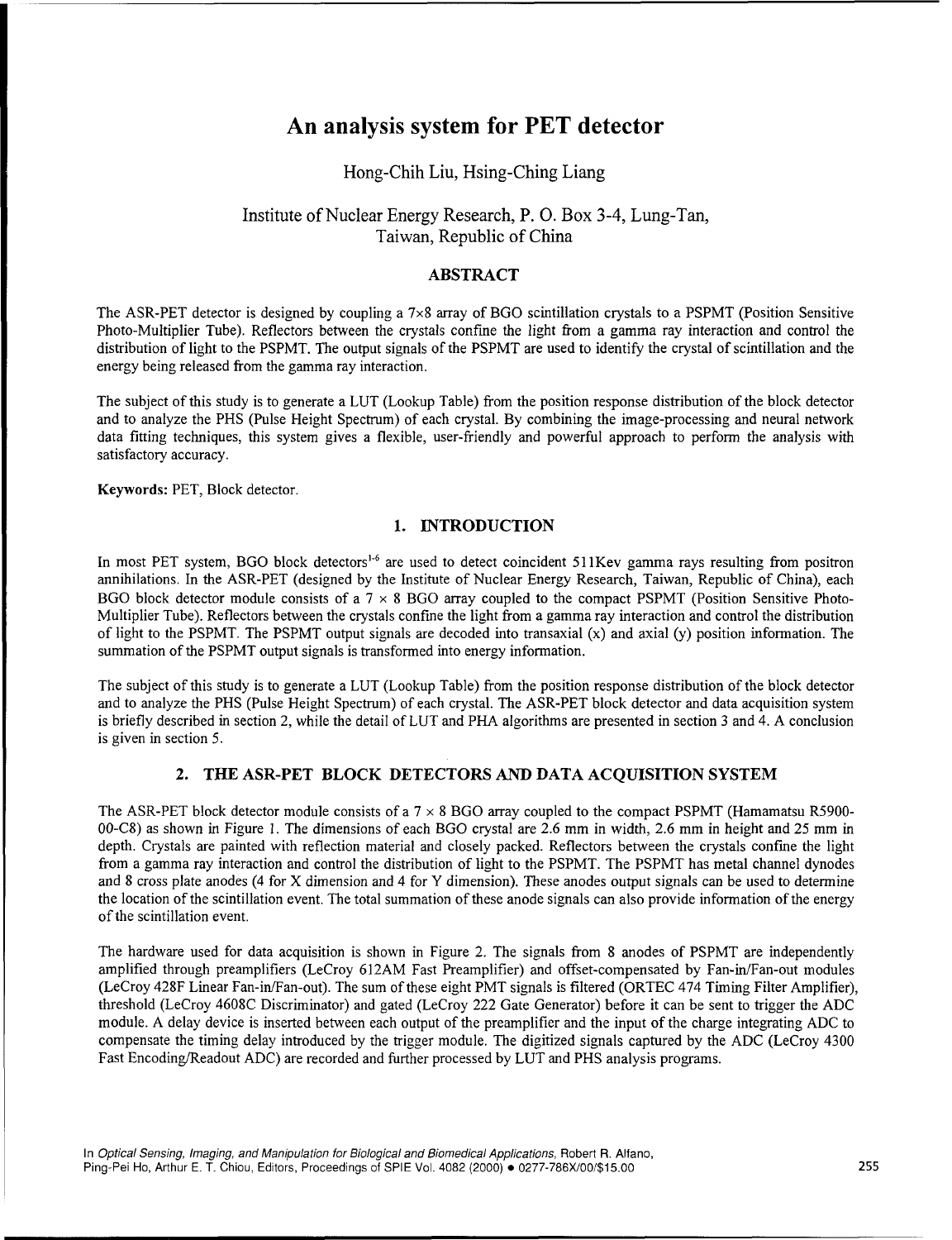#### **3. LUT GENERATION** ALGORITHM **AND RESULTS**

The LUT generation program is developed under Borland C++ Builder. In Figure 3, flow diagram of the LUT generation algorithm is shown. The LUT generation algorithm use the PSPMT anode signals to identify the crystal of scintillation. For each gamma ray interaction, the measured position value  $(X_m, Y_m)$  from these signals are calculated by:

$$
X_m = \frac{3X_1 + X_2 - X_3 - 3X_4}{X_1 + X_2 + X_3 + X_4}
$$

$$
Y_m = \frac{3Y_1 + Y_2 - Y_3 - 3Y_4}{Y_1 + Y_2 + Y_3 + Y_4}
$$

where  $X_1, X_2, X_3, X_4$  and  $Y_1, Y_2, Y_3, Y_4$  are the amplified anodes signals captured by the ADCs. The relationship between the measured position and the true position is nonlinear in both X and Y positions. The LUT generation algorithm is designed to identify the crystal of interaction corresponding to a given  $(X_m, Y_m)$  pairs.

Figure 4(a) shows the intermediate output of the LUT generation algorithm. A  $256 \times 256$  position response distribution is obtained from the flood source  $(Na^{22})$  measurement. There is a distinct peak in the distribution for each crystal in the position response distribution. The lookup table is generated for each detector from its flood source response such that every possible *(X,, Y.,)* pair will be assigned to one crystal and no detected events are thrown away. The region of each crystal occupied is assumed to have a boundary of four-sided polygons<sup>3</sup>, since it is easy to generate and flexible to bound the 56 crystal position peaks. Figure 4(c) shows the 2-D position response distribution after smoothing and energy threshold. Figure 4(d) gives the LUT boundaries overlaid on the original position response distribution.

Large peak-to-valley ratios are desirable for block detectors. Large ratios mean the peaks are well separated and thus identification the crystals of interaction are correct for a large fraction of the events. Figure 5(a) shows two areas (each with 10 pixels wide on a 256x256 image) marked across BGO crystal array and their relative position profiles are shown in Figure 5(b). Even after averaging across 10 pixels, the separations between the peaks are still acceptable. Figure 5(c) and (d) shows the results of two thin lines (each with 2 pixels wide on a 256×256 image) drawn across BGO crystal arrays and their profiles.

#### 4. **PHS ANALYSIS** ALGORITHM **AND RESULTS**

Figure 6 shows the coarse energy spectrum of an ASR-PET block detector being exposed to the  $Na^{22}$  flood source. The poor energy spectrum may results from the gain variation within the PSPMT and the inconsistent physical contact between the crystal and the PSPMT surface.

In order to overcome the problem of non-uniformity of energy resolution and gamma ray detection efficiency of each BGO crystal, the PHS algorithm is designed to analysis the energy spectrum of each individual BGO crystal. PHS analysis algorithm first calculate the  $(X_m, Y_m)$  for each event collected, it then determine which crystal the interaction occurred in, using the LUT generated earlier, and histogram the energy of the every event into one of 56 arrays. In this manner an energy spectrum can be obtained for each crystal. Figure 7 shows the energy spectra of each BGO crystal being exposed to  $Na^{22}$ flood source. Using the 56 energy spectra, PHS analysis algorithm approximates gaussian function on each energy peak by artificial neural network data fitting technique. Figure 8 displays results of several BGO crystal energy spectra being approximated by gaussian functions.

In order to observe the 511 keV photopeak detection efficiency of each BGO crystal, PHS analysis algorithm estimates the relative detection efficiency by comparison the area of gaussian function approximation of each 511 keV photopeak. Figure 9 shows the distribution of the number of 511 keV photopeak detected in each crystal of an ASR-PET detector. The counts of the left row are about 20% less than the counts of the central row. These loss counts are believed to be due to the insufficient effective area of the PSPMT surface.

#### 5. SUMMARY

The prime motivation for this study is to conduct a comprehensive and quantitative evaluation of the performance of the BGO block detectors. The LUT algorithm creates the look-up table of each BGO block detectors based on the image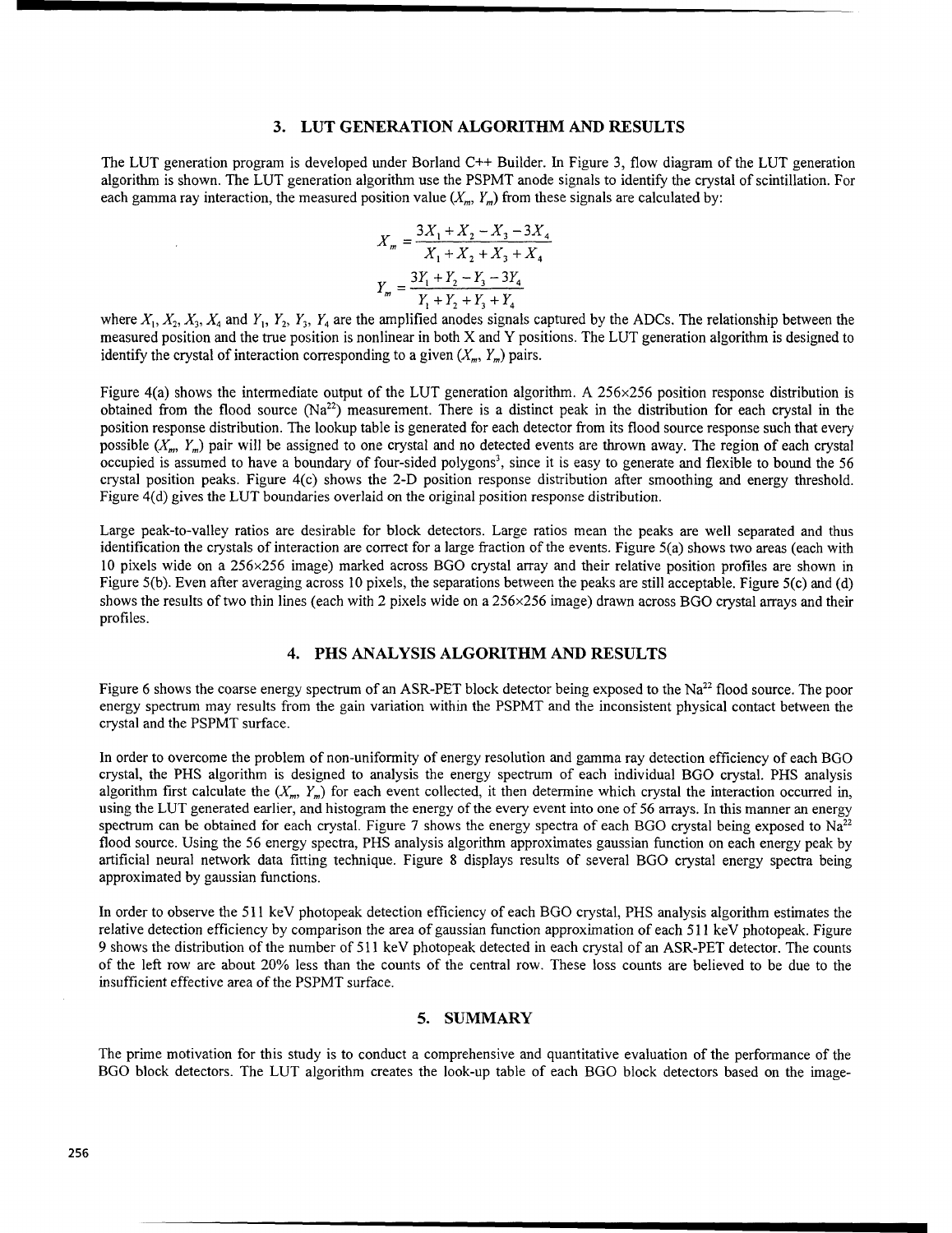processing technique. Using the artificial neural network data fitting technique, the PHS analysis algorithm provides a means of observing the 511 keV photopeak detection efficiency. More work will be needed to extend the proposed algorithm to analysis other types of PET detector.

#### **REFERENCES**

- 1. M.E. Casey and R. Nutt, "A multicrystal two dimensional BGO detector system for positron emission tomography", IEEE Trans Nucl Sci, Volume 33, 1986.
- M. Dahlbom and E.J. Hoffman, "An evaluation of a two-dimensional array detector for high resolution PET". IEEE  $2.$ Trans Med Imaging, Volume 7, 1988.
- 3. J.G. Rogers, A. J. Taylor, M. F. Rahimi, R. Nutt, M. Andreaco and C.W. Williams, "An improved multicrystal 2-D BGO detector for PET", IEEE Trans Nucl Sci, Volume 39, 1992.
- 4. M.P. Tornai, G. Germano and E.J. Hoffman, "Positioning and energy response of PET block detectors with different light sharing schemes", IEEE Trans Nucl Sci, Volume 41, 1994.
- 5. M. Watanabe, T. Omura, H. Kyushima, Y. Hasegawa and T. Yamashita, "A compact position-sensitive detector for PET", IEEE Trans Nucl Sci, Volume 42, 1995.
- 6. M. Watanabe, H. Okada, K. Shimizu, T. Omura, E. Yoshikawa, T. Kosugi, S. Mori and and T. Yamashita, "A high resolution animal PET scanner using compact PSPMT detectors", IEEE Trans Nucl Sci, Volume 43, 1996.



Figure 1. ASR-PET block detector.



Figure 2. CAMAC modules used for data acquisition.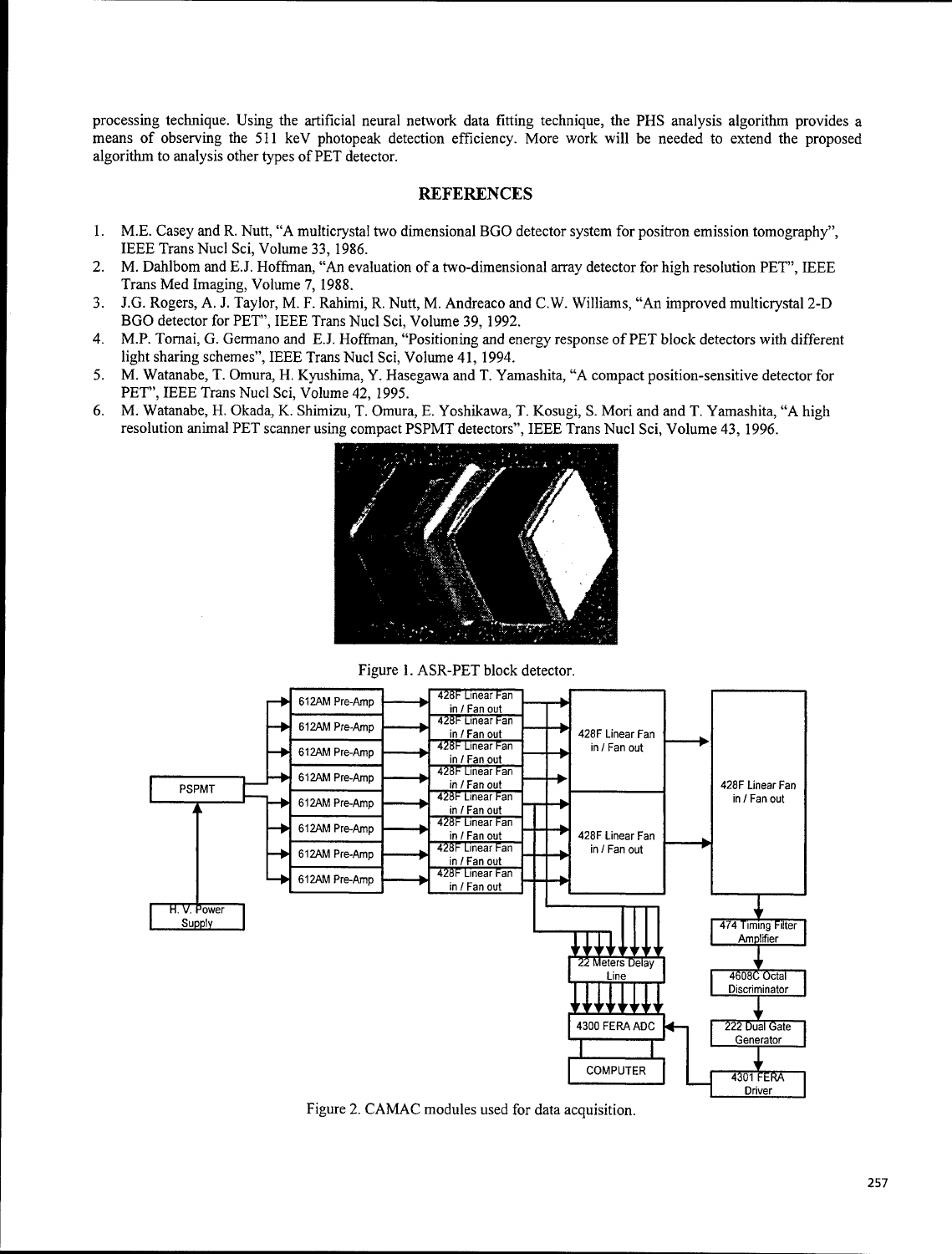

Figure 3. Flow diagram of the LUT generation algorithm



Figure 4. (a) 2-D position distribution of an ASR-PET block detector. (b) 3-D position distribution of an ASR-PET block detector. (c) 2-D position distribution after smoothing and energy thresholding. (d) 2-D position distribution with LUT overlaid.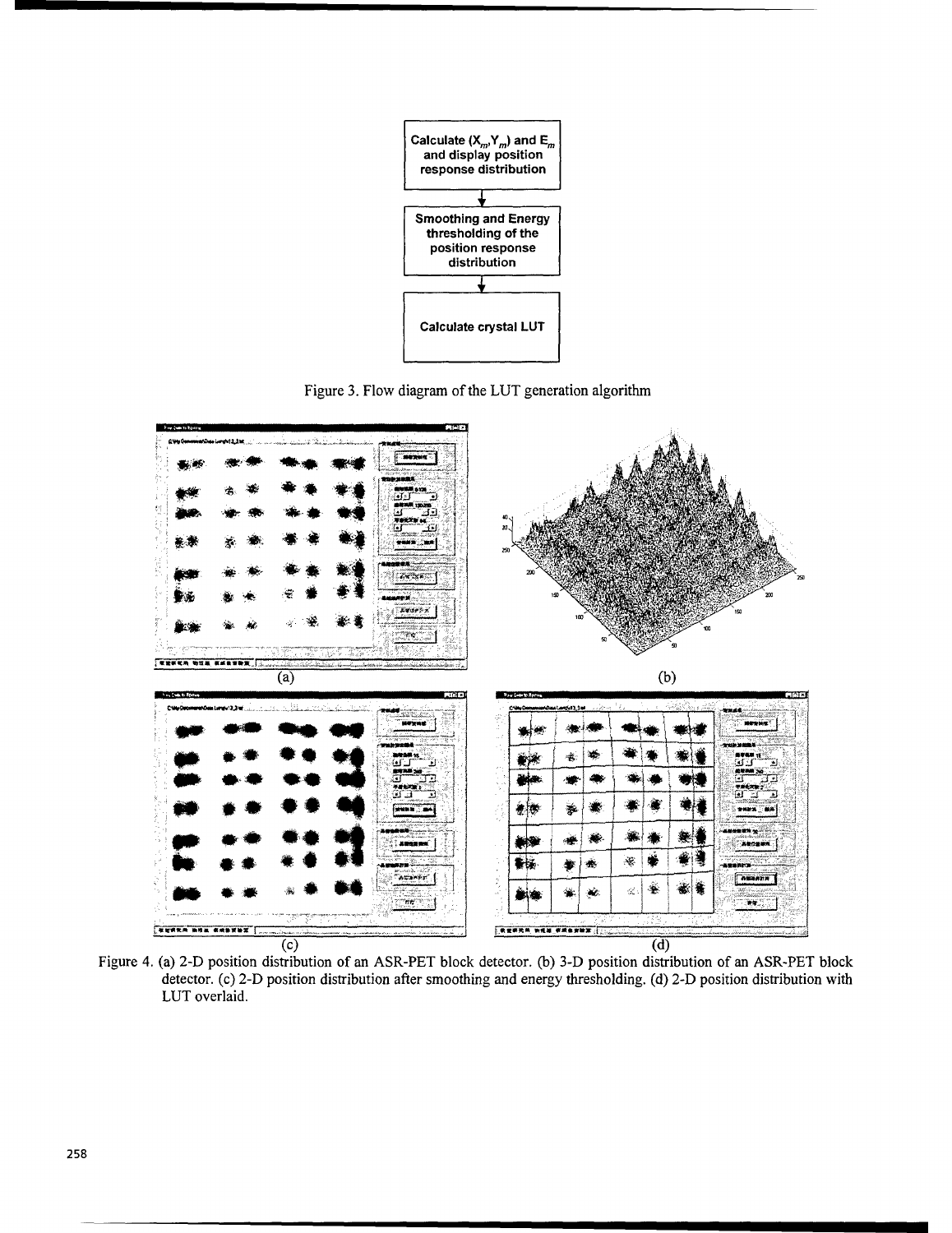

Figure 5. (a) 2-D position distribution with two thick areas overlaid (b) Result profiles of (a). (See text for details.) (c) 2-D position distribution with two thin lines overlaid (d) Result profiles of (c).



Figure 6. Coarse energy spectrum of an ASR-PET block detector being exposed to the Na<sup>22</sup> flood source.